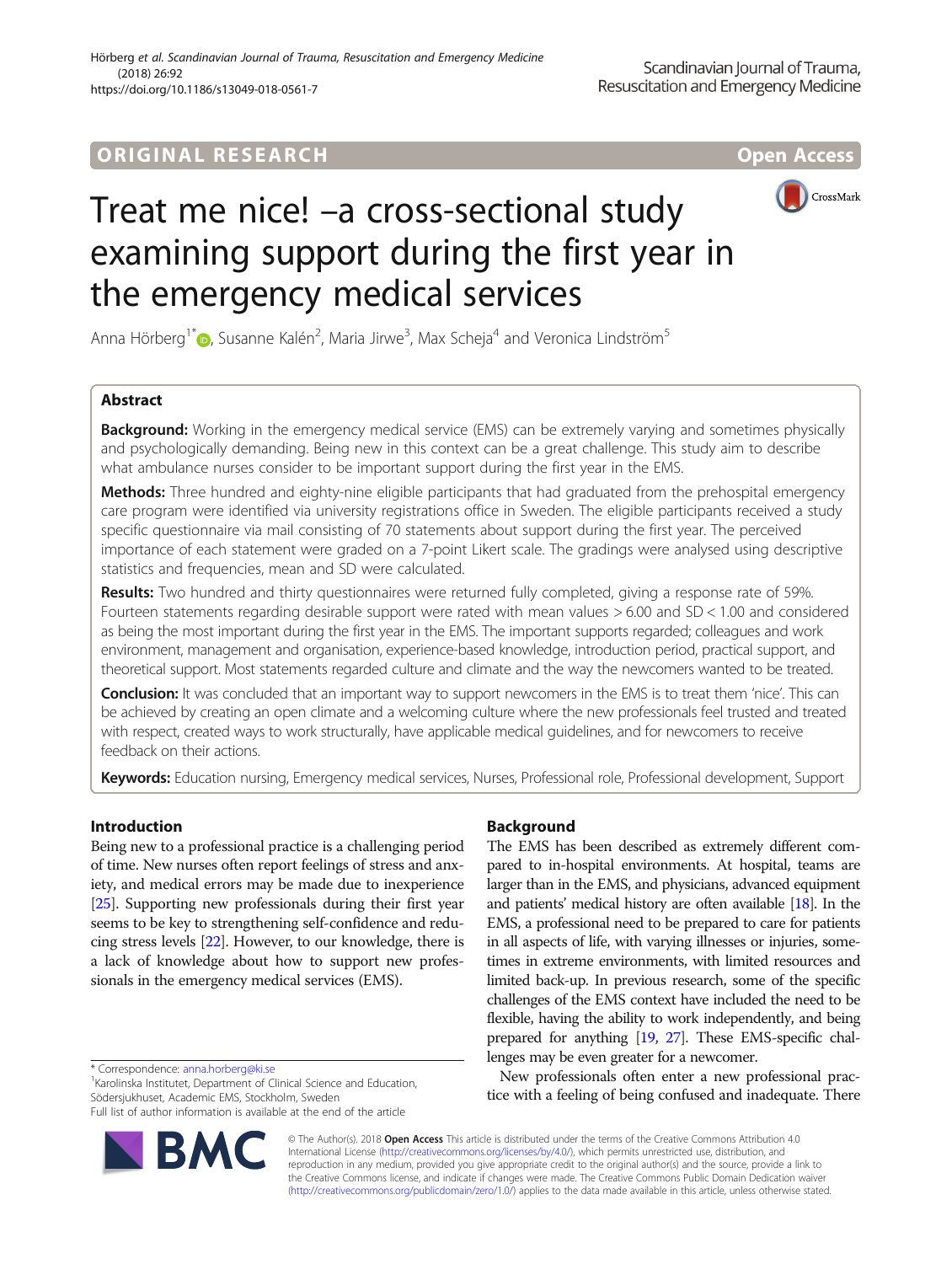is a period of transition where a new professional identity is formed [[7\]](#page-8-0). The transition period is described as a multifaceted experience where, unfortunately, most emotions are negative, such as stress and anxiety  $[4, 22]$  $[4, 22]$  $[4, 22]$ . According to Benner [[5](#page-8-0)] new professionals spend their first period of time in a new professional practice relying on written guidelines, and they focus on learning routines. However, routines may be difficult to learn in a practice like the EMS where professionals encounter situations that are highly varying and unpredictable, and the guidelines have been described as inadequate and often not applicable [\[14](#page-8-0), [18\]](#page-8-0).

Formal support models or mentorship programmes have been suggested to have positive effects on new professionals' development, self-confidence and even the intention to stay within the organisation, according to in-hospital research [\[3](#page-8-0), [22](#page-8-0)]. In contrast, lack of support for newcomers may lead to medical mistakes and lack of support may also increase the likelihood of these new professionals leaving the profession [[10](#page-8-0), [25](#page-8-0)].

In the EMS, due to its unpredictability and lack of resources, research regarding the effects of formal support for new professionals' development, self-confidence and retention would be needed. However, to our knowledge little is known about what formal support new professionals in the EMS want and/or need for their professional development.

As a contribution to increasing the knowledge about how to support new professionals in the EMS, this study aims to describe what ambulance nurses consider to be important support during the first year in the EMS.

### Method

A cross-sectional study design with questionnaires was used.

#### Participants and data collection

The level of formal education prior to working in the EMS differs around the world [[13](#page-8-0)]. In Sweden, where this study was undertaken, the national requirements are that at least one of the team members in the ambulance must be a registered nurse, preferably with a one-year additional education leading to a specialist degree in prehospital emergency care [[21](#page-8-0)]. This study involves nurses holding a specialist degree in prehospital emergency care and the participants will be referred to as ambulance nurses.

The study included all ambulance nurses that graduated during the years 2015 and 2016, from the 11 universities in Sweden that provide the one-year additional education to become a specialist nurse in prehospital emergency care. Home addresses of the ambulance nurses were obtained via registration offices at the 11 universities. A total of 396 participants were identified, and 395 letters and one email were sent in January 2018.

The letters contained information about the study, the questionnaire, a pre-paid return envelope and a personal code to a web version of the questionnaire in case the ambulance nurses preferred to answer the questionnaire electronically. The one email contained the same information about the study and a link to the questionnaire. A reminder was sent 3 weeks later to all non-responders. Five envelopes were returned due to being undeliverable and two questionnaires were returned with an explanation that the recipient had never worked in the EMS, leading to a total  $n = 389$  eligible participants.

#### **Ouestionnaire**

The statements in the questionnaire were developed and validated for content in a Delphi study by Hörberg et al. [[17\]](#page-8-0). The questionnaire included eight demographic questions and 70 statements about support in the EMS, covering the following content areas: Practical support (14 statements), Theoretical support (nine statements), Support for theoretical knowledge (seven statements), Experience-based support (five statements), Support in terms of an introduction period (six statements), Support from colleagues and work environment (13 statements), Support from management and organisation (12 statements) and "Other" support (four statements).

The participants were asked to think about their own first year and grade each statement according to perceived importance on a seven-grade Likert type scale  $(1 = not important to 7 = very important).$ 

#### **Statistics**

Regardless of questionnaires being answered using the paper version or electronically, all data were registered in the survey tool software Survey&Report© version 4.2 ([Artologic.net](http://artologic.net), Växjö, Sweden).

In agreement with Norman [\[23\]](#page-8-0) the Likert scale type gradings were attributed as numbers, not labels, and treated as interval data. Descriptive statistics, frequencies, mean and standard deviation (SD) were computed. The dependent variables were found to be normally distributed and an independent t-test was used to compare means regarding, gender, level of prior EMS experience and geographic region. To explore whether there were any differences regarding prior EMS experience, the Benner [[5](#page-8-0)] version of the skills acquisition theory was used as a basis for dichotomising the self-assessed years of experience into two groups; less experience (< 3 years of prior EMS experience) and experienced (> 3 years of prior EMS experience). Geographic region was calculated on the urban and rural group, where a difference in geography was notable. Professionals working in ambulances in or near a large city region have shorter transportation times to hospital than those in rural areas. In rural areas, the ambulance stations more often have a single ambulance and therefore the chances of acquiring an additional ambulance, if needed, is reduced compared to EMS in or near a large city region.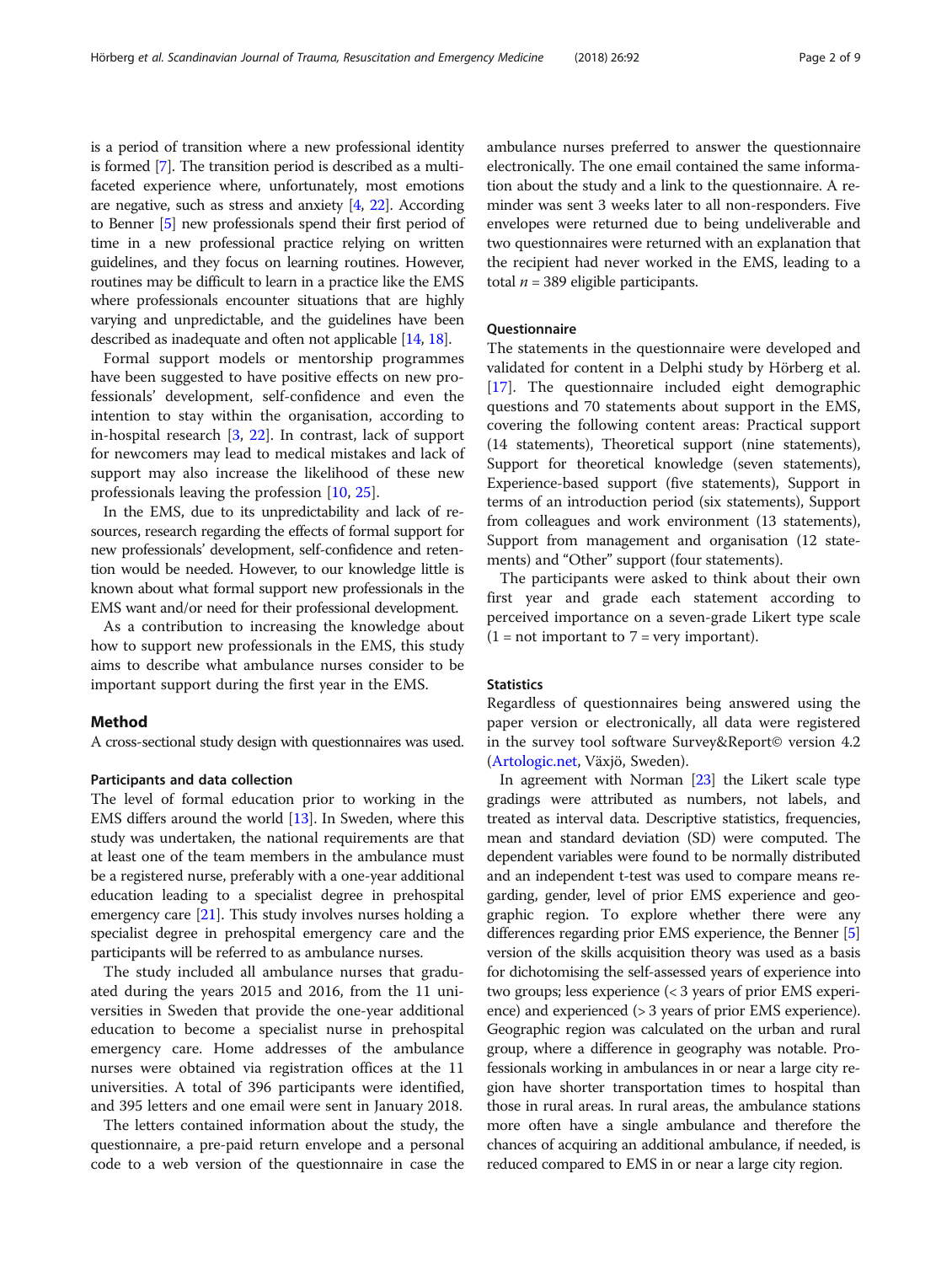To determine the equality of variance of the measured groups, Levene's Test of Equality of Variances was used. The level of statistical significance was set to  $p < 0.05$ . For data analysis, the statistical software package for Mac, SPSS version 24 (SPSS Inc., Chicago, IL, USA) was used.

#### Ethical considerations

The study was approved by the regional ethics committee in Stockholm (2015–87 31/5). Information about the study was sent along with the questionnaire and it was highlighted that participation was voluntary. Confidentiality was guaranteed and participants were informed that they could leave the study at any time. Informed consent was considered achieved by answering the questionnaire.

#### Result

Two hundred and thirty  $(n = 230)$  questionnaires were returned fully completed, giving a response rate of 59% (Table 1). One hundred and five participants identified themselves as men and 125 as women.

One hundred and seventy-four (76%) questionnaires were returned via mail and fifty-six (24%) were completed via the web version.

Twenty-eight of the 70 statements regarding desirable support in the EMS were rated with mean values > 6.00. In 14 of these statements, SD was < 1.00 (Table [2](#page-3-0)). These 14 support statements will henceforth be considered as being the most important during the first year in the EMS. Mean values of all 70 statements are presented in [Appendix](#page-6-0).

The statistical significance ( $p < 0.05$ ) of what ambulance nurses consider to be important support in the context of EMS based on gender, years of prior EMS experience, and geographic region is highlighted and presented in Table [3.](#page-3-0)

The mean values of the 14 most important support statements ranged from 6.73–6.20.

The important support statements concerned the following content areas: Support from colleagues and work environment, Support from management and organisation, Experience -based knowledge, Support in terms of an introduction period, Practical support, and Theoretical support. None of the 14 highest rated statements concerned support in terms of theoretical knowledge or 'Other' support. The mean values in all the 70 statements were higher in the women's responses compared to the men's, although not all were statistically significant.

#### Support from colleagues and work environment

Five of the 14 most important support statements were about support from colleagues and the work environment: Have an experienced colleague, Have a trustworthy colleague, Be respected and accepted by the colleagues at the ambulance station, There is an open climate at the ambulance station, Get peer support debriefing in extreme situations. To have an experienced colleague was graded higher

| Table 1 Information on participants |  |
|-------------------------------------|--|
|-------------------------------------|--|

| Demographics                                           | Number (percent)  |               |  |
|--------------------------------------------------------|-------------------|---------------|--|
| Eligible participants                                  | 389 (100%)        |               |  |
| Returned questionnaires                                | 230 (59%)         |               |  |
| Demographic distribution of returned<br>questionnaires | 230 (100%)        |               |  |
| Gender                                                 |                   |               |  |
| Men (M)                                                | 105 (45%)         |               |  |
| Women (W)                                              | 125 (55%)         |               |  |
| Age                                                    |                   |               |  |
| $20 - 30$                                              | 60 (26.4%)        | M:20/<br>W:40 |  |
| $31 - 40$                                              | 113<br>$(48.9\%)$ | M:61/<br>W:52 |  |
| $41 - 50$                                              | 44 (19.4%)        | M:22/<br>W:22 |  |
| > 50                                                   | 13 (5.3%)         | M:2/W:11      |  |
| Geographic region                                      |                   |               |  |
| Urban*                                                 | 39 (16.3%)        | M:24/<br>W:15 |  |
| Middle range city                                      | 112<br>$(49.3\%)$ | M:55/<br>W:57 |  |
| Rural*                                                 | 79 (34.4%)        | M:26/<br>W:53 |  |
| Years of EMS experience                                |                   |               |  |
| <1                                                     | 10 (4.8%)         | M:3/W:7       |  |
| $1 - 3$                                                | 54 (23.8%)        | M:19/<br>W:35 |  |
| $3 - 5$                                                | 94 (40.1%)        | M:42/<br>W:52 |  |
| > 6                                                    | 72 (31.3%)        | M:41/<br>W:31 |  |

\*Urban was defined as large city regions, in Sweden these are; Stockholm, Gothenburg and Malmo. Rural was defined as geographic regions with < 5 people/km2, Swedish Board of Agriculture [[28\]](#page-8-0)

among women than men ( $p = 0.013$ ) and by EMS professionals with less than 3 years of prior EMS experience compared to those with more than 3 years of experience  $(p = 0.008)$ . To have a trustworthy colleague was graded higher among women than men ( $p = 0.007$ ) and by those working in rural areas compared to those working in urban areas ( $p = 0.016$ ). There was also a statistically significant difference in gender regarding being respected and accepted by colleagues, where women graded this higher than men ( $p = 0.001$ ), and professionals working in rural areas graded it higher compared to those working in urban areas  $(p = 0.019)$ . Women graded the support of having an open climate at the ambulance station higher than men ( $p = 0.046$ ).

#### Support from management and organisation

Four of the highest rated statements were about support from management and organisation, *Trust in the ambulance* station manager, The organisation is characterised by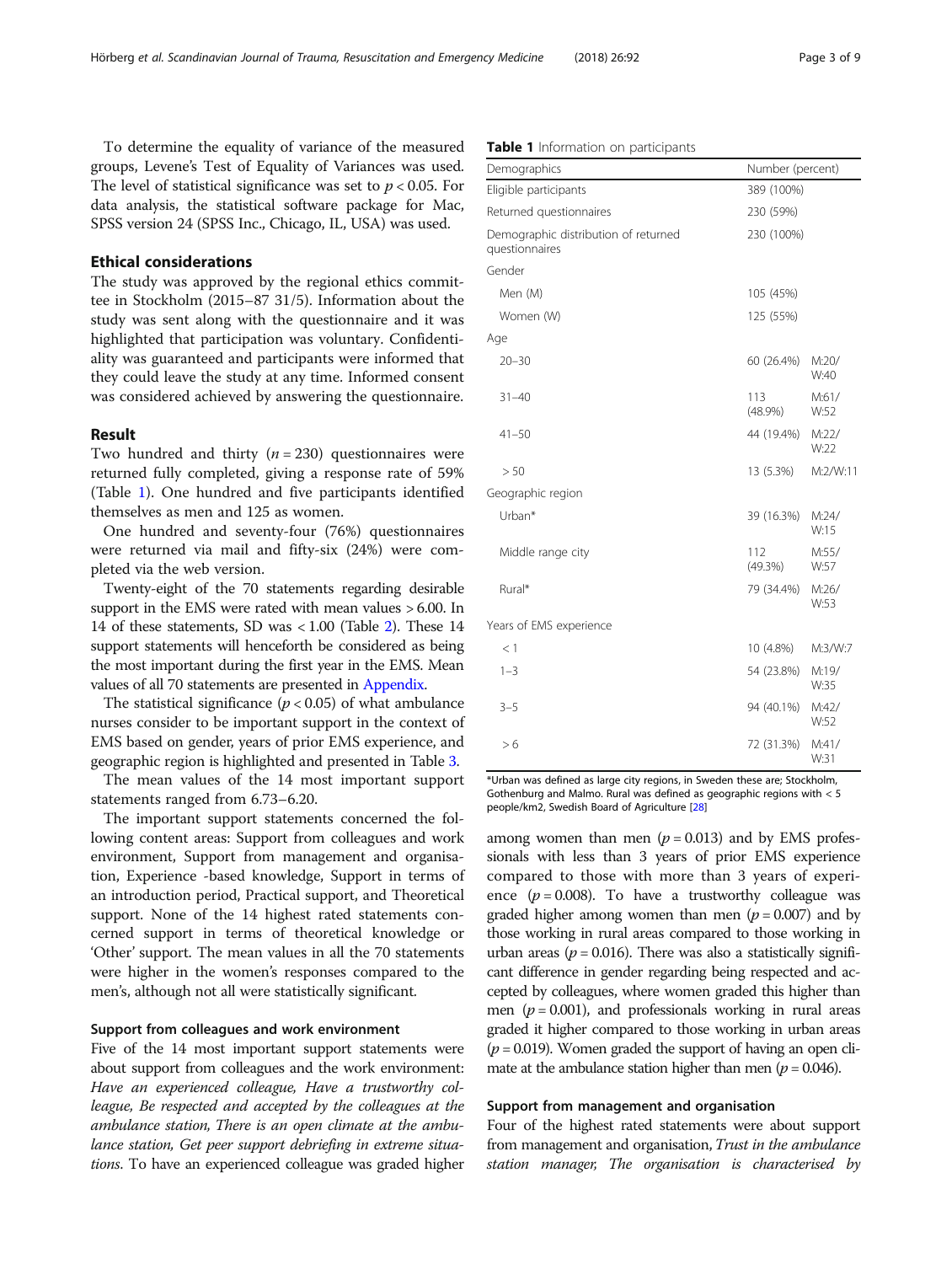| Area of content                                              |                                                                                                      |      |                |  |  |  |
|--------------------------------------------------------------|------------------------------------------------------------------------------------------------------|------|----------------|--|--|--|
| Support in terms of:                                         | Statement:<br>Mean                                                                                   |      | Std. Deviation |  |  |  |
| Introduction period                                          | Have a structured introduction period                                                                | 6,73 | 0,71           |  |  |  |
|                                                              | Colleagues and work environment Get peer support debriefing in extreme situations                    | 6,71 | 0,68           |  |  |  |
| Colleagues and work environment Have a trustworthy colleague |                                                                                                      | 6,68 | 0,65           |  |  |  |
| Theoretical support                                          | Have access to applicable medical quidelines                                                         | 6,68 | 0,69           |  |  |  |
|                                                              | Colleagues and work environment Be respected and accepted by the colleagues at the ambulance station | 6,59 | 0,68           |  |  |  |
|                                                              | Colleagues and work environment There is an open climate at the ambulance station                    | 6,56 | 0,68           |  |  |  |
| Management and organisation                                  | Trust in the ambulance station manager                                                               | 6,50 | 0,77           |  |  |  |
| Management and organisation                                  | The organization is characterized by professionalism                                                 | 6,50 | 0,82           |  |  |  |
| Practical skills training                                    | Practice methods to get a structured way to work (e.g. according to the ABCDE-principle)             | 6,50 | 0,89           |  |  |  |
| Management and organisation                                  | The organization is characterized by equally                                                         | 6,50 | 0,90           |  |  |  |
| Colleagues and work environment                              | Have an experienced colleague                                                                        | 6,47 | 0,89           |  |  |  |
| Experience-based support                                     | Participate in courses along with experienced colleagues                                             | 6,43 | 0,87           |  |  |  |
| Experience-based support                                     | Get feedback on the own actions from the receiving unit                                              | 6,40 | 0,97           |  |  |  |
| Management and organisation                                  | The organization provides time for professional development activities                               | 6,20 | 0,95           |  |  |  |

<span id="page-3-0"></span>Table 2 Result of the 14 most important statements regarding support for new professionals in the EMS, mean value> 6.0 and SD < 1.0

professionalism, The organisation is characterised by equality and The organisation provides time for professional development activities. Support in terms of trust the ambulance station manager was graded higher by women than men  $(p = 0.002)$ , and that the organisation was characterised by professionalism was graded higher both by women compared to men ( $p = 0.008$ ) and by professionals working in rural areas compared to those working in urban areas  $(p = 0.013)$ . Professionals working in rural areas also graded support in terms of the organisation being

characterised by equality higher than those working in urban areas ( $p = 0.010$ ).

#### Experience-based knowledge

In the content area; Experience-based knowledge, two statements were graded among the 14 most important: Participate in courses with experienced colleagues and Get feedback one's own actions from the receiving unit. Regarding these two support statements, there was a statistically significant difference in support in terms of being able to

Table 3 Statistical significance in important support for new professionals in the EMS, based on Gender, Years of prior EMS experience and Geographic region

| Statement                                                                                   | Gender |        |            | Years of EMS experience |                             | Geographic region |       |      |                       |
|---------------------------------------------------------------------------------------------|--------|--------|------------|-------------------------|-----------------------------|-------------------|-------|------|-----------------------|
|                                                                                             | Male   | Female | $p$ -value |                         | $<$ 3 yrs $>$ 3 yrs p-value |                   | Urban |      | Rural <i>p</i> -value |
| Have a structured introduction period                                                       | 6,67   | 6,68   | 0,246      | 6.75                    | 6,72                        | 0,752             | 6,77  | 6,68 | 0,579                 |
| Get peer support debriefing in extreme situations                                           | 6,70   | 6,73   | 0,716      | 6,70                    | 6,72                        | 0,891             | 6,59  | 6,82 | 0,108                 |
| Have a trustworthy colleague                                                                | 6,55   | 6,79   | $0,007*$   | 6,69                    | 6,68                        | 0,943             | 6,62  | 6,87 | $0,016*$              |
| Have access to applicable medical guidelines                                                | 6,59   | 6,76   | 0,063      | 6,72                    | 6,67                        | 0,624             | 6,31  | 6,75 | $0,027*$              |
| Be respected and accepted by the colleagues at the ambulance station                        | 6,43   | 6,73   | $0,001*$   | 6,53                    | 6,61                        | 0,447             | 6,41  | 6,75 | $0,019*$              |
| There is an open climate at the ambulance station                                           | 6,46   | 6,64   | $0,046*$   | 6,67                    | 6,51                        | 0,086             | 6,41  | 6,65 | 0,137                 |
| Trust in the ambulance station manager                                                      | 6.31   | 6,65   | $0,002*$   | 6,63                    | 6,45                        | 0,073             | 6,36  | 6,58 | 0,151                 |
| The organization is characterized by professionalism                                        | 6,33   | 6,63   | $0,008*$   | 6,52                    | 6,49                        | 0,819             | 6,13  | 6,68 | $0,013*$              |
| Practice methods to get a structured way to work<br>(e.g. according to the ABCDE-principle) | 6,36   | 6,62   | $0,035*$   | 6,61                    | 6,46                        | 0,246             | 6,49  | 6,53 | 0,812                 |
| The organization is characterized by equally                                                | 6,38   | 6,60   | 0,076      | 6,52                    | 6,49                        | 0,871             | 6,15  | 6,73 | $0,010*$              |
| Have an experienced colleague                                                               | 6,31   | 6,61   | $0,013*$   | 6,67                    | 6,40                        | $0,008*$          | 6,38  | 6,48 | 0,630                 |
| Participate in courses along with experienced colleagues                                    | 6,27   | 6,58   | $0,008*$   | 6,44                    | 6,43                        | 0,977             | 6,38  | 6,57 | 0,228                 |
| Get feedback on the own actions from the receiving unit                                     | 6,31   | 6,48   | 0,200      | 6,39                    | 6,41                        | 0,895             | 6,36  | 6,52 | 0,457                 |
| The organization provides time for professional development activities                      | 6,08   | 6,31   | 0,061      | 6,23                    | 6,19                        | 0,767             | 6,28  | 6,24 | 0,816                 |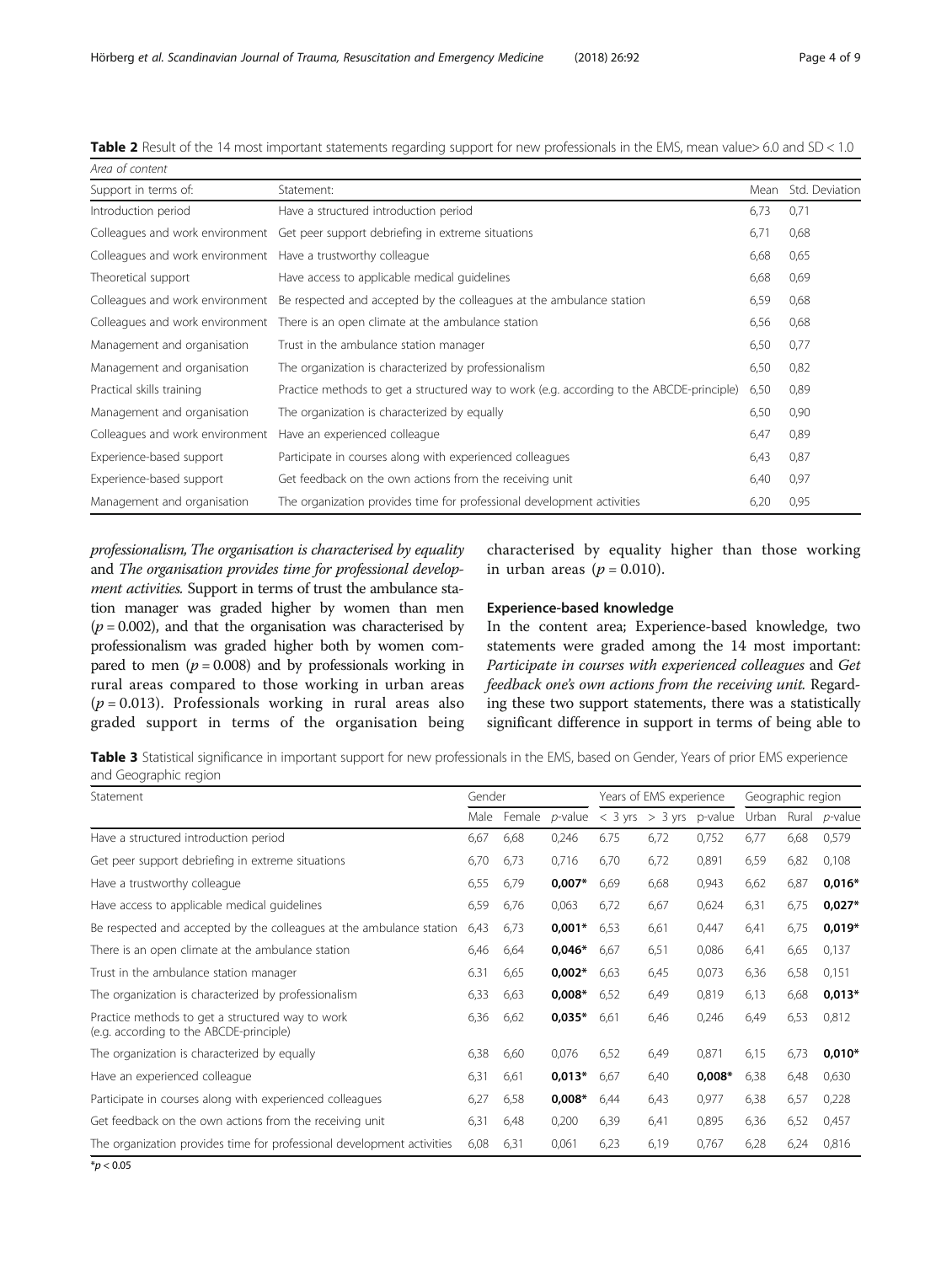participate in courses with experienced colleagues, where women graded this higher than men ( $p = 0.008$ ).

#### Support in terms of an introduction period

In this area of content one statement was considered among the most important: Have a structured introduction period. To have a structured introduction period was also graded the highest of all support statements in the questionnaire. There was no statistical significance in gender, years of prior experience or geographic region for this statement.

#### Practical support and theoretical support

In the two content areas, Practical support and Theoretical support, only one statement each was graded among the most important. Practice methods to develop a structured way to work (e.g. according to the ABCDE principle) and Have access to applicable medical guidelines. To practice methods to develop a structured way to work was graded higher among women than men ( $p = 0.035$ ). To have applicable medical guidelines was graded higher by those working in rural areas compared to those working in urban areas ( $p = 0.027$ ).

#### **Discussion**

Equality, acceptance, professionalism, trust and respect seemed to be aspects of support that was considered to be important. Since most of the 14 statements in the results were about the climate in the organisation, it seems that the way new professionals are treated and welcomed into the EMS practice are more important to the professionals themselves than for example to have practical skills training.

The importance of being treated as a respected member of the new community, i.e. being part of a professional practice, has other important implications than merely for the professionals to feel welcome. Lave and Wenger describe participation and sense of belonging as key to development of new knowledge. It is by being a legitimate participant in a community that people learn and the community develops [\[29](#page-8-0)]. In a previous study about the experience of being new to the EMS, professionals described a macho and unsupportive culture and an experience of being bullied into the new profession [\[18\]](#page-8-0). Unfortunately, similar experiences have been described in other contexts where one barrier to support for new professionals is the attitudes of the experienced professionals [\[11\]](#page-8-0). Experienced professionals describe their new colleagues as incompetent, not trustworthy, and as unable to assess patients correctly or fast enough [[11](#page-8-0), [16\]](#page-8-0). Professionals who did not get support themselves when they were new perceive supporting new colleagues as unnecessary, which may be reflected in the way they treat their new colleagues [[11](#page-8-0)]. Unsupportive behaviours by experienced peers such as rude remarks and unjust criticism may lead to new professionals' confidence being undermined, interfering with professional development [\[24\]](#page-8-0). It seems important that

organisation managers are aware of the silent cultures and climate in their own organisations and they should actively work to implement a welcoming atmosphere on all levels, where the new professionals are treated with respect. Ideal structures for learning in practice can be created through a common ground, mutual trust, pride in the purpose of the work and a shared set of ideals [[29](#page-8-0)].

In traditional EMS training, skills training and training via simulation have been suggested to increase professionals' competence in a patient-safe manner [\[1\]](#page-8-0). Another study by Knox et al. [[20](#page-8-0)] concluded that, according to the professionals, the most important support for continuous professional competence is practical training scenarios, simulation practice and practice with manikins. However, the above-mentioned research mainly involved experienced professionals. We do not believe our study results diminish the evidence that suggests the positive effects of practice through simulation. However, even though Practice through simulation was considered important in this study [\(Appendix](#page-6-0)) it was graded as less important than for example an Open climate at the ambulance station or Have a trustworthy colleague. These findings suggest that new, inexperienced professionals and experienced professionals may differ in how their professional development should be supported.

This result adds to the field of knowledge about the development of EMS professionals' competence in that other aspects than merely simulation and practical skills training are important.

Of the 14 most important support statements, A structured introduction period, Support in creating ways to work structurally and Have applicable medical guidelines may be considered to reflect a novice professional's desire to create a sense of control. In the Dreyfus stage model of skills acquisition by Benner [\[5](#page-8-0)] novice nurses are described as lacking experience and therefore they rely on rules and written guidelines to guide their performance. Our study results support the notion that new professionals need applicable guidelines during the first year of practice.

Furthermore, to Get feedback on one's own actions from the receiving unit was among the highest graded support statements. When new and inexperienced, feedback can be seen as a way for the new professional to get confirmation on cognitive and technical performance, and when received from a credible source and constructively, feedback can change clinical performance and promote professional development [\[2](#page-8-0)]. The need and perceived benefits of feedback in the EMS have been stressed before [[8,](#page-8-0) [30](#page-8-0)] but unfortunately it seems difficult to implement on a general level [[8](#page-8-0)]. The awareness of the positive impact of feedback on patient safety and professional development may need to be further highlighted.

The mean values of all the 70 statements were higher in the women's responses compared to the men's and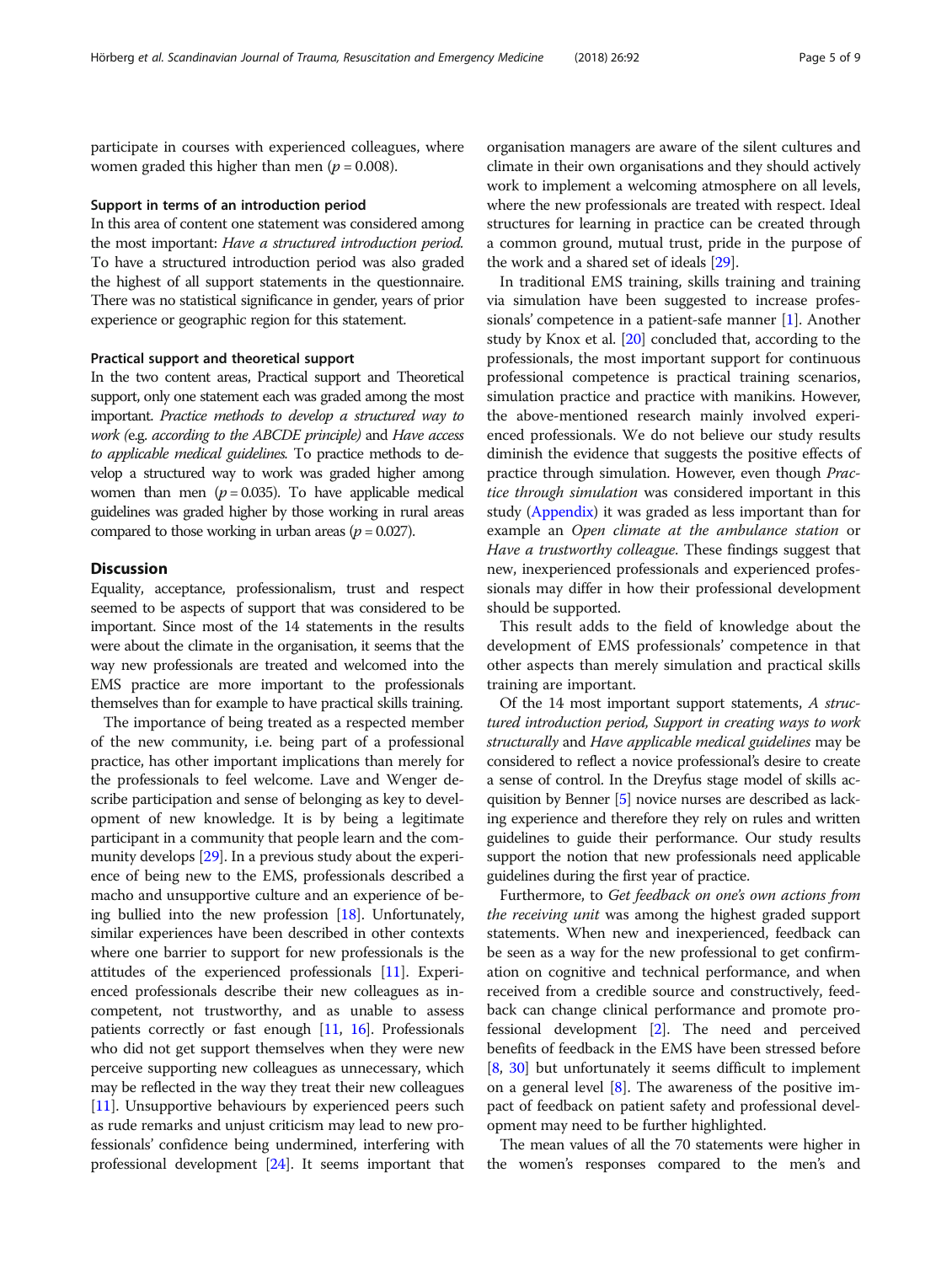although not all mean differences were statistically significant, this general difference between the genders was an interesting result. Even though differences between genders have been described as decreased during the last years, traits such as expressivity, warmth and concern for the welfare of others are still considered female traits while competence, instrumentality and independence are considered male [\[12](#page-8-0)]. To the best of our knowledge there is a lack of research in the EMS that focuses on gender. One study by Blau et al. [\[6\]](#page-8-0) explored differences in job satisfaction and emotional labour between men and women in the EMS. However, in their study no statistical significance in differences between gender was found. The reason for the statistical difference shown in our study may be difficult to assess. One reason could be that women are believed to have higher levels of concern about risks than men [\[15](#page-8-0)]. Being more concerned about possible risk may lead to higher grading in considered importance of support. Another possible reason for the gender difference in this study could be that men and women express their opinions differently. More research addressing gender differences in the EMS is needed to determine whether or not there is actually a difference in opinion or a difference in how opinions are expressed between genders in the EMS.

In the EMS, experience has been described as one of the most important tools for managing challenging situations. Surprisingly, only in one of the 14 statements, to Have an experienced colleague, was there a significant difference between professionals with more experience (> 3 years) and those with less experience (< 3 years). However, two of the 14 most important supports were about learning from the experience of others, Participate in courses with experienced colleagues and Have an experienced colleague. This may suggest that one's own experience may have little impact on the perceived importance of support during the first year and that learning from the experience of others may be an important way of supporting new professionals.

In formal education, content is often decontextualised and taught independently of practice. It is then assumed that the educated professional will be able to perform appropriately in any situation. According to Harenčárová [[16](#page-8-0)], 60% of the EMS professionals reported uncertainty related to inadequate understanding of the situation. In the EMS, the encountered situations can be extremely varied and knowing how to handle everything is a challenge that causes stress and anxiety for many new EMS professionals [[18](#page-8-0)]. Adding to the challenge of extremely varied situations and high demands on knowledge, is the argument that professional knowledge cannot be acquired just through formal education or by doing [\[9](#page-8-0)]. The considered importance of working with an experienced colleague and participating in courses with experienced colleagues indicate a need to learn from colleagues' experiences and "war stories". Working with an experienced colleague may also create a sense of security that may further facilitate development. Reflection in and on action has been suggested to be a key to the translation of formal knowledge acquired from education to professional knowledge and skills [[9](#page-8-0), [26](#page-8-0)]. Reflective ability and organised reflection seminars in the EMS may also lead to an increased sense of security and competence in the professionals and may thereby increase patient safe actions [\[30](#page-8-0)]. However, a prerequisite for the ability to reflect is trusting other colleagues and feeling secure in the new environment.

#### Conclusion

Organisations can support new professionals by creating an open climate and a welcoming culture where the new professionals feel trusted and treated with respect in their new EMS community. Creating an open climate in the organisation may also facilitate reflection on and in action, together with experienced colleagues. Working with an experienced colleague may be a way to bolster the new professional's sense of belonging and participation in the new community.

New professionals also strive to create a sense of control and also like to receive confirmation that they have made the right decisions. A structured introduction period, support in creating ways to work structurally, having applicable medical guidelines, and receiving feedback on actions may further support new professionals.

Future studies are needed on formal support with a focus on culture and climate within an organisation. A next step could be to implement and evaluate the effects of formal support in the EMS, based on the results of this study.

#### Limitations

There are some limitations that need to be considered in this study. First, 41% of the eligible participants did not participate and there is no way of knowing why some of the respondents chose not to participate due to the study design. However, the non-response analysis showed no explicatory difference concerning gender or examined university between respondents and non-respondents. Cross sectional studies give a snapshot of a reality and can therefore be difficult to reproduce. It may also be difficult to assess whether any difference in result in a reproduced cross sectional study relate to attitudes being changed over time or due to other participants agreeing to participate. With cross sectional survey studies, there is a risk of response bias such as the risk of participants not wanting to give socially unacceptable or embarrassing answers. Even though this study was not considered to measure and socially unacceptable issues, we cannot with certainty know that the participants did not experience the statements as such.

Another possible limitation is that this study has a Swedish perspective and the EMS professionals were ambulance nurses. We acknowledge that ambulance nurse is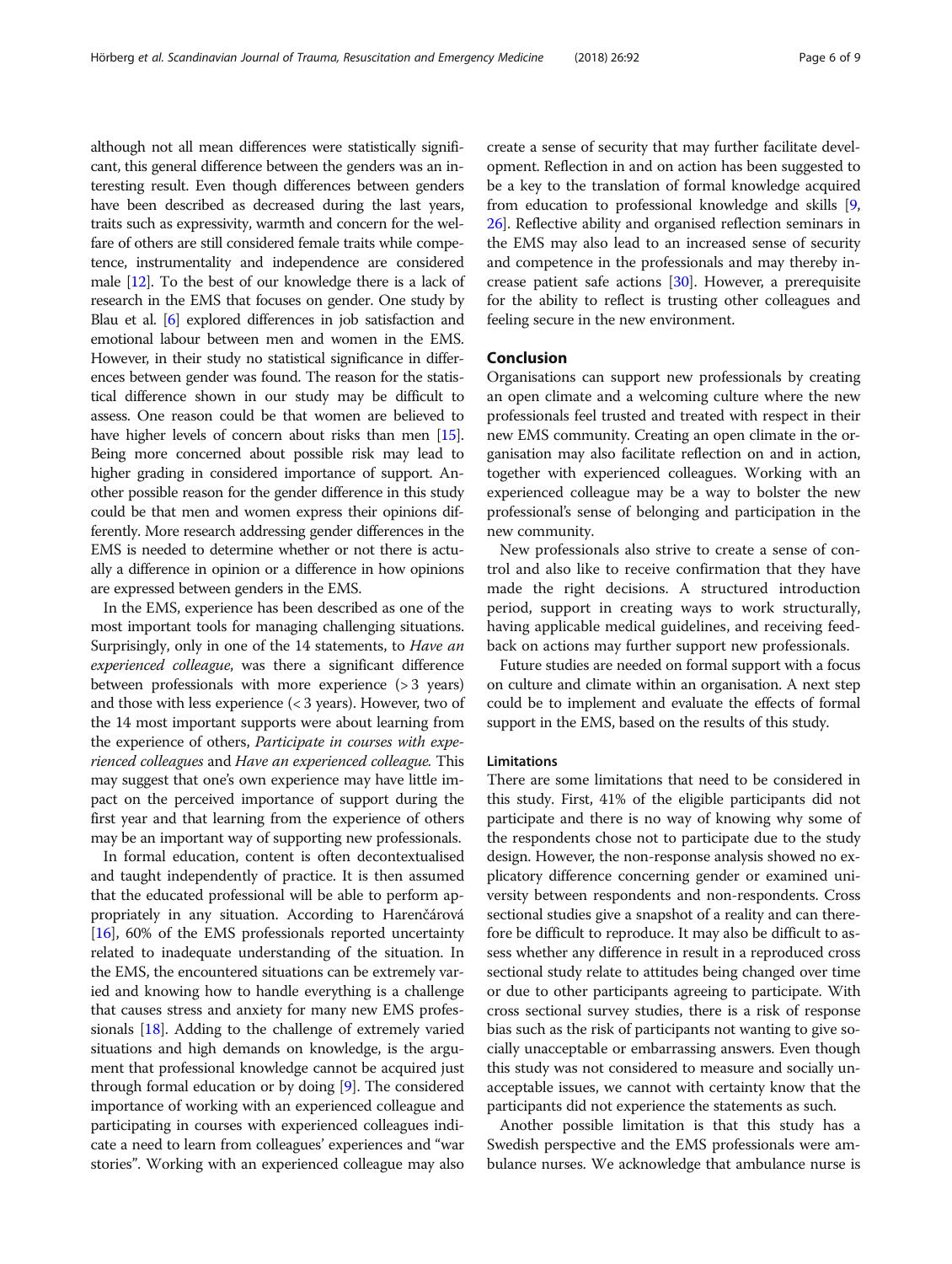<span id="page-6-0"></span>not a standard level of education around the world and this may affect generalizability in other study settings. The questionnaire used in this study was study specific, and developed out of a prior, published Delphi study [[17](#page-8-0), [18](#page-8-0)]. The content validity of the statements used was thereby assessed by an expert group and validated for purpose and that the questions could be understood. However, further

validation need to be performed to use to questionnaire in a larger and/or international setting. Despite these limitations, we believe this study give a picture of what ambulance nurses in Sweden consider to be important support.

#### Appendix

Please insert Table 4 here.

Table 4 Result of a cross-sectional survey study about important support during the first year in the EMS

| <b>Statements</b> |                                                                                          | Mean | <b>Std. Deviation</b> |
|-------------------|------------------------------------------------------------------------------------------|------|-----------------------|
|                   | Support from practical skills exercises                                                  |      |                       |
| 9.1               | Practice methods to get a structured way to work (e.g. according to the ABCDE-principle) | 6,50 | 0,89                  |
| 9.2               | Practice through simulation                                                              | 5,97 | 1,24                  |
| 9.3               | Practice situations that occur rarely                                                    | 5,74 | 1,34                  |
| 9.4               | Practice situations that occur frequently                                                | 5,51 | 1,33                  |
| 9.5               | Practice in collaboration with police and rescue service                                 | 5,67 | 1,23                  |
| 9.6               | Practice ways to lead the work at the scene of an accident                               | 6,02 | 1,12                  |
| 9.7               | Practice with the radio communication equipment                                          | 5,84 | 1,29                  |
| 9.8               | Practice with the medical equipment in the ambulance                                     | 6,13 | 1,25                  |
| 9.9               | Practice techniques for immobilization                                                   | 5,99 | 1,12                  |
| 9.10              | Practice techniques for removing people from vehicles                                    | 5,66 | 1,37                  |
| 9.11              | Practice techniques to maneuver the stretcher                                            | 5,24 | 1,58                  |
| 9.12              | Driving and parking exercises                                                            | 5,41 | 1,43                  |
| 9.13              | Have practical skills tests                                                              | 5,47 | 1,50                  |
| 9.14              | Get a structured run-through of the medications used in the EMS                          | 6,27 | 1,10                  |
|                   | Support from theoretical knowledge                                                       |      |                       |
| 10.1              | Be able to visit and auscultate at different intra-hospital wards                        | 4,89 | 1,73                  |
| 10.2              | Have access to lectures on medical conditions in adults                                  | 5,71 | 1,25                  |
| 10.3              | Have access to lectures on medical conditions in children                                | 6,07 | 1,09                  |
| 10.4              | Have access to lectures on child birth                                                   | 5,80 | 1,18                  |
| 10.5              | Have access to lectures on how to lead the work at the scene of an accident              | 5,60 | 1,21                  |
| 10.6              | Get access to lectures about psychiatric conditions                                      | 5,37 | 1,38                  |
| 10.7              | Get a structured run-through of the EMS medical guidelines                               | 6,21 | 1,02                  |
| 10.8              | Get access to concept educations such as AMLS, PHTLS, PS, PEPP                           | 6,08 | 1,23                  |
| 10.9              | Have written tests on theoretical knowledge                                              | 5,20 | 1,48                  |
|                   | Theoretical support                                                                      |      |                       |
| 11.1              | Have access to applicable medical guidelines                                             | 6,68 | 0,69                  |
| 11.2              | Have access to written ethical quidelines                                                | 5,03 | 1,45                  |
| 11.3              | Have access to written guidelines on when and how to contact a physician                 | 5,83 | 1,32                  |
| 11.4              | Have access to written guidelines about how to report deviations                         | 5,27 | 1,37                  |
| 11.5              | Have access to written guidelines regarding how to manage conflicts                      | 4,82 | 1,44                  |
| 11.6              | Have access to internet-based instruction films on the ambulance's technical equipment   | 5,29 | 1,49                  |
| 11.7              | Have access to instruction films about how to realign a fracture                         | 5,26 | 1,48                  |
|                   | Support for experience-based knowledge                                                   |      |                       |
| 12.1              | Participate in courses along with experienced colleagues                                 | 6,43 | 0,87                  |
| 12.2              | Participate in group discussions about authentic patient situations                      | 6,27 | 1,04                  |
| 12.3              | Participate in group discussions about ethics                                            | 5,68 | 1,41                  |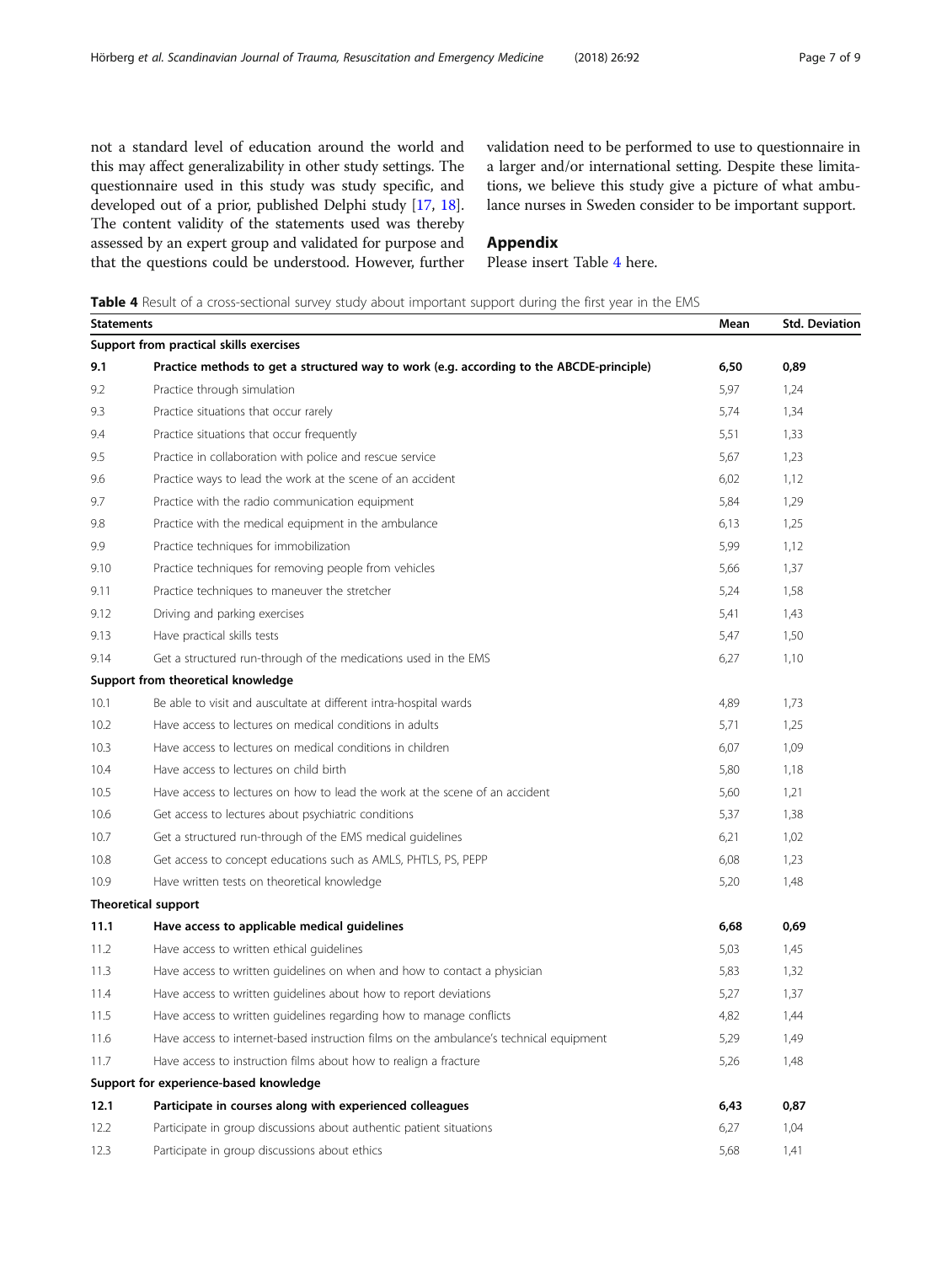| <b>Statements</b> |                                                                                                          | Mean | <b>Std. Deviation</b> |
|-------------------|----------------------------------------------------------------------------------------------------------|------|-----------------------|
| 12.4              | Participate in group discussions about threats and violence                                              | 6,07 | 1,12                  |
| 12.5              | Get feedback on the own actions from the receiving unit                                                  | 6,40 | 0,97                  |
|                   | Support from an introduction period                                                                      |      |                       |
| 13.1              | Have a structured introduction period                                                                    | 6,73 | 0,71                  |
| 13.2              | Have an individually fitted introduction period                                                          | 6,14 | 1,20                  |
| 13.3              | Have a supervisor with formal supervisor competence during the introduktion period                       | 5,56 | 1,55                  |
| 13.4              | Work with the same supervisor during the introduction period                                             | 5,27 | 1,47                  |
| 13.5              | Work with the same ambulance team (supervisor and his/her colleague) during the introduction period      | 4,71 | 1,65                  |
| 13.6              | Get regular feedback on the own development during an introduction period                                | 6,28 | 1,01                  |
|                   | Support from colleagues and work environment                                                             |      |                       |
| 14.1              | Have an experienced colleague                                                                            | 6,47 | 0,89                  |
| 14.2              | Work with the same colleague during the first year                                                       | 3,21 | 1,65                  |
| 14.3              | Work with another RN                                                                                     | 5,38 | 1,68                  |
| 14.4              | Have a trustworthy colleague                                                                             | 6,68 | 0,65                  |
| 14.5              | Be respected and accepted by the colleagues at the ambulance station                                     | 6,59 | 0,68                  |
| 14.6              | There is an open climate at the ambulance station                                                        | 6,56 | 0,68                  |
| 14.7              | Get peer support debriefing in extreme situations                                                        | 6,71 | 0,68                  |
| 14.8              | Have one person in the organization to contact with logistics questions during off-hour                  | 5,89 | 1,23                  |
| 14.9              | Have a mentor to support personal development                                                            | 5,30 | 1,49                  |
| 14.10             | Have a mentor to support professional development                                                        | 5,39 | 1,42                  |
| 14.11             | Have a mentor to talk to about conflicts                                                                 | 5,37 | 1,43                  |
| 14.12             | Have a mentor to contact about practical issues                                                          | 5,18 | 1,50                  |
| 14.13             | Have a mentor to contact about routines                                                                  | 5,07 | 1,53                  |
|                   | Support from management and organization                                                                 |      |                       |
| 15.1              | Get feedback on the own professional development from the ambulance station manager                      | 5,77 | 1,23                  |
| 15.2              | Get feedback on the own professional development from the organization director                          | 3,99 | 1,73                  |
| 15.3              | Trust in the ambulance station manager                                                                   | 6,50 | 0,77                  |
| 15.4              | Trust in the organization director                                                                       | 5,35 | 1,53                  |
| 15.5              | Have confidence in the organization                                                                      | 6,18 | 1,01                  |
| 15.6              | The organization is characterized by ethical considerations                                              | 6,13 | 1,10                  |
| 15.7              | The organization is characterized by professionalism                                                     | 6,50 | 0,82                  |
| 15.8              | The organization is characterized by equally                                                             | 6,50 | 0,90                  |
| 15.9              | The organization has clear competence descriptions of what is expected of each role in the team          | 6,14 | 1,07                  |
| 15.10             | The organization provides time for professional development activities                                   | 6,20 | 0,95                  |
| 15.11             | The organization accepts that new professionals need more time to perform patient assessments            | 6,20 | 1,11                  |
| 15.12             | The dispatch center accepts that new professionals need more time to perform patient assessments         | 5,52 | 1,69                  |
| Other support     |                                                                                                          |      |                       |
| 16.1              | Being exempt from life-threatening assignments with the highest level of priority                        | 1,76 | 1,44                  |
| 16.2              | Receiving an extra unit when being given life-threatening assignments with the highest level of priority | 2,67 | 1,78                  |
| 16.3              | Being exempt from introducing new colleagues                                                             | 5,82 | 1,66                  |
| 16.4              | Have access to an interpreter service                                                                    | 4,63 | 1,82                  |

Table 4 Result of a cross-sectional survey study about important support during the first year in the EMS (Continued)

Participants  $n = 230$ , response rate 59%. Highest rated statements in bold